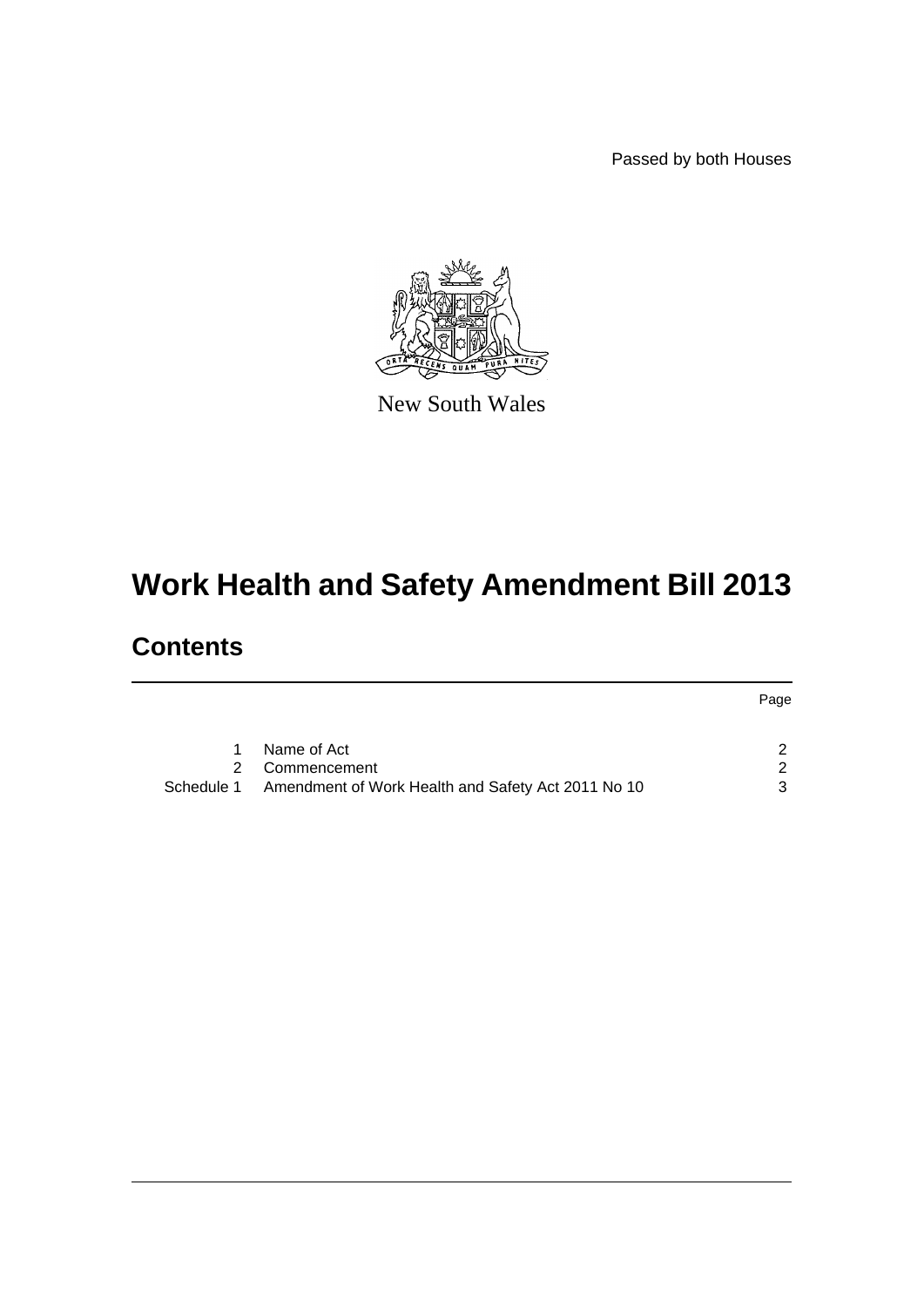*I certify that this public bill, which originated in the Legislative Assembly, has finally passed the Legislative Council and the Legislative Assembly of New South Wales.*

> *Clerk of the Legislative Assembly. Legislative Assembly, Sydney, , 2013*



New South Wales

## **Work Health and Safety Amendment Bill 2013**

Act No , 2013

An Act to amend the *Work Health and Safety Act 2011* to make further provision for proceedings for offences and for savings and transitional regulations.

*I have examined this bill and find it to correspond in all respects with the bill as finally passed by both Houses.*

*Assistant Speaker of the Legislative Assembly.*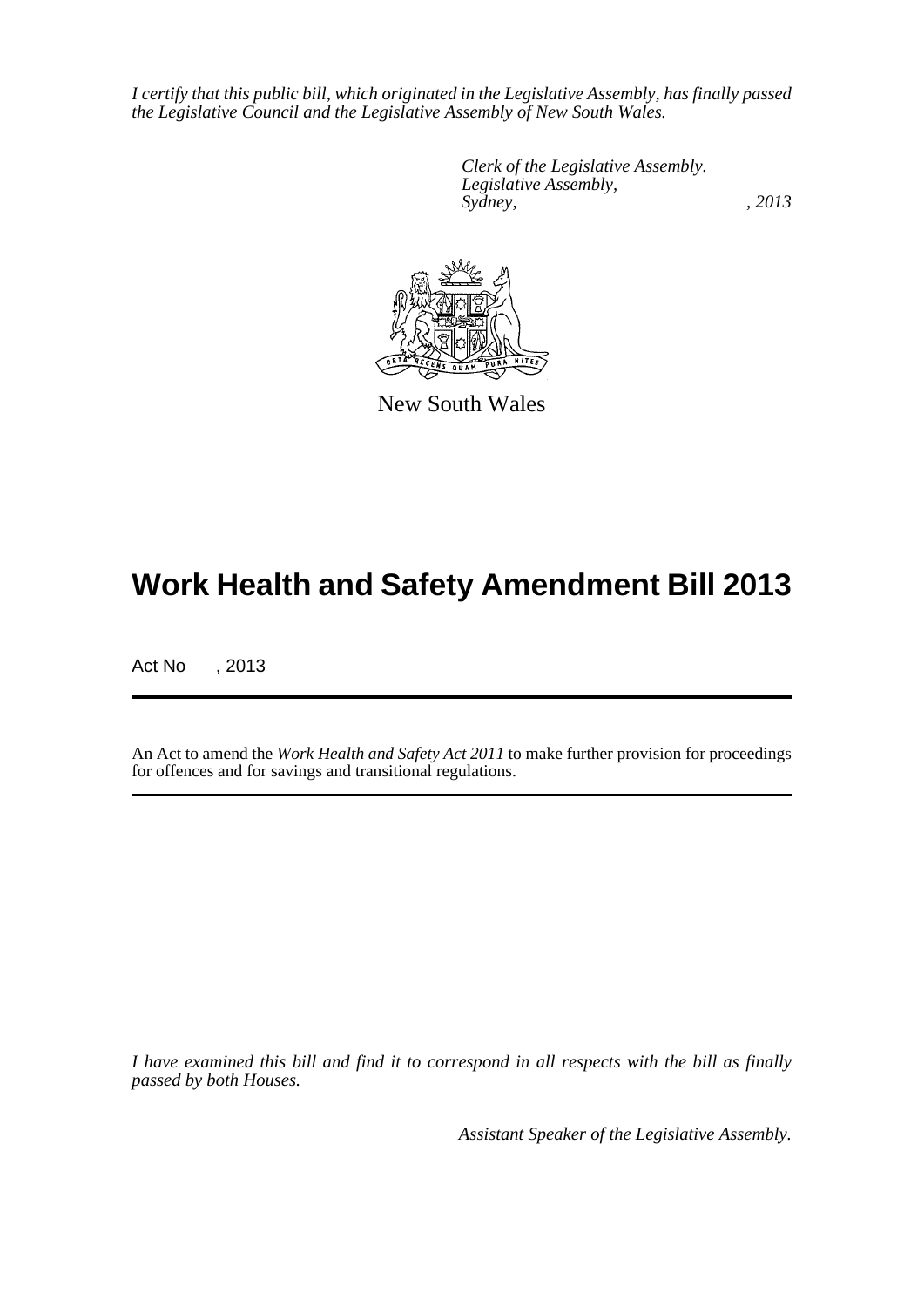### <span id="page-2-0"></span>**The Legislature of New South Wales enacts:**

#### **1 Name of Act**

This Act is the *Work Health and Safety Amendment Act 2013*.

#### <span id="page-2-1"></span>**2 Commencement**

This Act commences on the date of assent to this Act.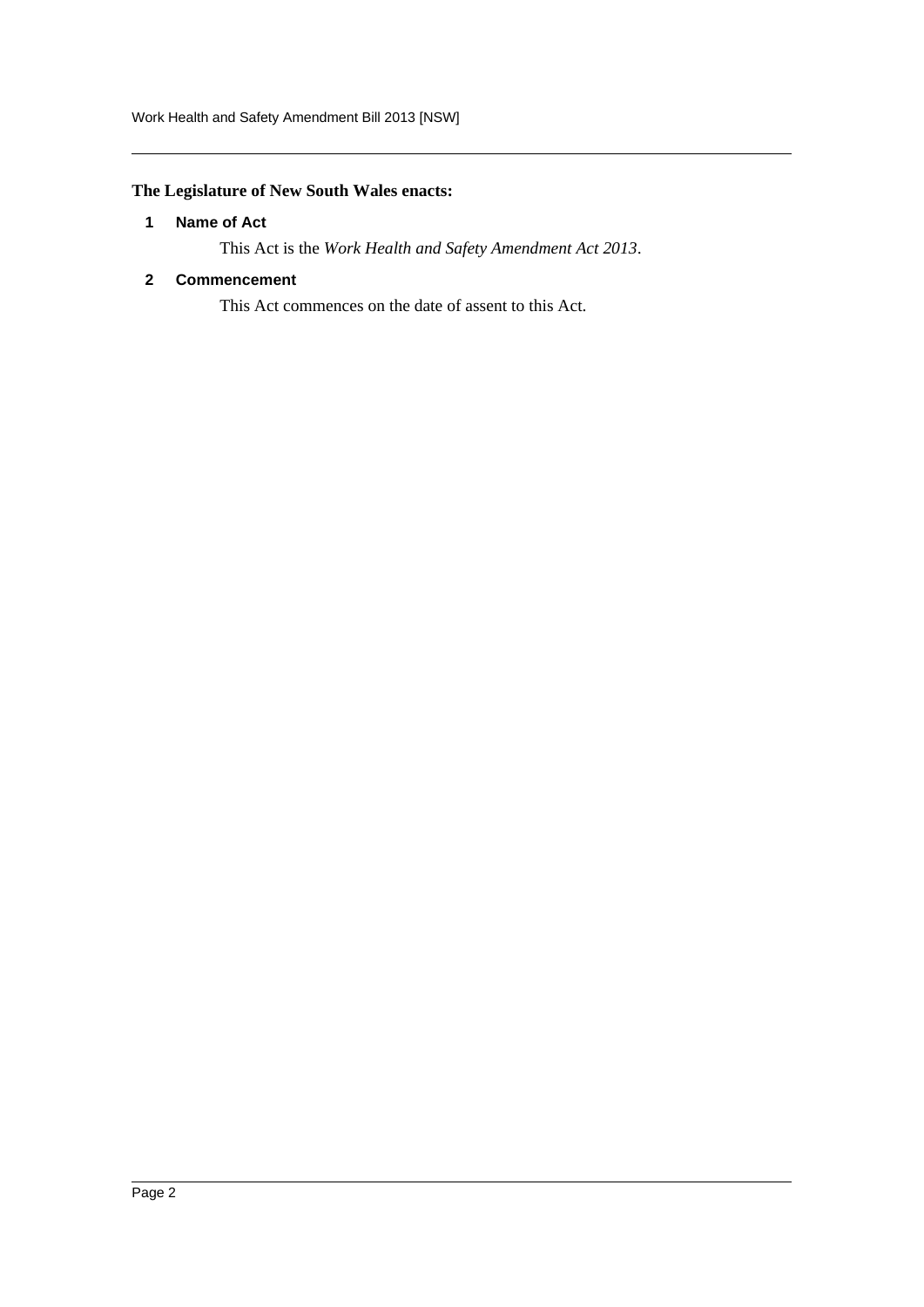## <span id="page-3-0"></span>**Schedule 1 Amendment of Work Health and Safety Act 2011 No 10**

#### **[1] Section 230 Prosecutions**

Insert after section 230 (1):

(1A) Proceedings for an offence against this Act may also be brought by an Australian legal practitioner authorised in writing to represent a person who is authorised under this section to bring the proceedings.

#### **[2] Schedule 4 Savings, transitional and other provisions**

Insert at the end of clause 1 (1):

*Work Health and Safety Amendment Act 2013*

#### **[3] Schedule 4, clause 1 (6)**

Insert after clause 1 (5):

- (6) Subclause (5) (b) and (c) do not apply, and are taken never to have applied, to or in respect of:
	- (a) Schedule 18B to the *Work Health and Safety Regulation 2011*, or
	- (b) any other provision of the *Work Health and Safety Regulation 2011* that does not specifically state that provisions of this Act are deemed to be amended in a specified manner (whether that provision was made before or after the commencement of this subclause).

#### **[4] Schedule 4, Part 2A**

Insert after Part 2:

## **Part 2A Prosecution of offences against OHS laws**

#### **9A Definitions**

In this Part: *OHS Act* means the *Occupational Health and Safety Act 2000*. *OHS laws* means the OHS Act or the OHS Regulation. *OHS offence* means an offence against a provision of the OHS laws. *OHS Regulation* means the *Occupational Health and Safety Regulation 2001*. *WHS Act* means this Act. *WHS laws* means this Act or the WHS Regulation. *WHS Regulation* means regulations under this Act.

#### **9B General transitional arrangements for OHS offences**

Proceedings for an OHS offence alleged to have been committed before the repeal of the OHS Act are to be dealt with after the repeal of the OHS Act as if that Act had not been repealed, except as otherwise provided by this Part.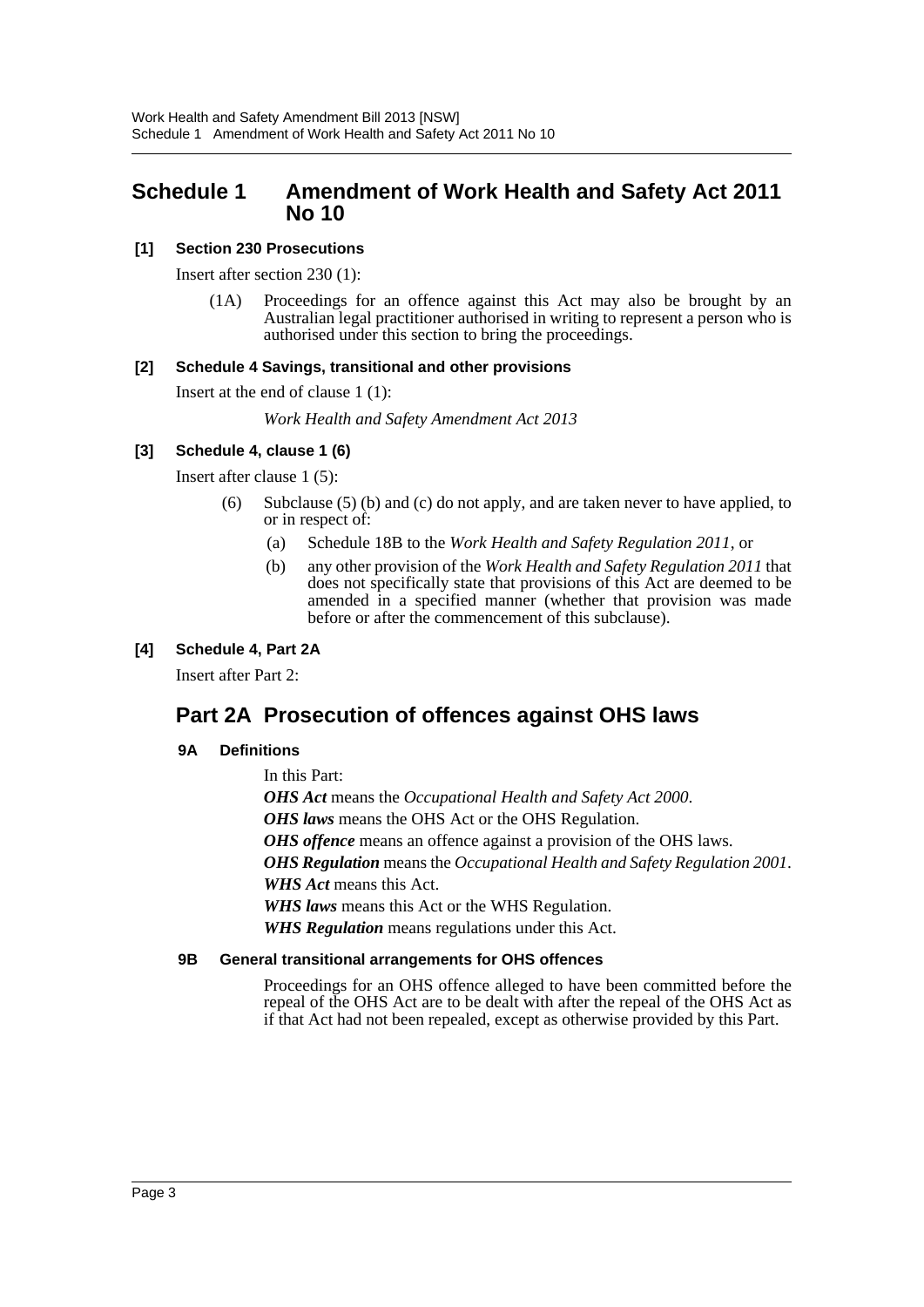#### **9C Arrangements for proceedings commenced after WHS Act commencement**

Proceedings for an OHS offence that are commenced after the commencement of the WHS Act are to be dealt with as follows:

- (a) proceedings are to be dealt with summarily before the Local Court or the District Court in its summary jurisdiction, except as provided by paragraph (b),
- (b) proceedings for an offence against section 32A (Reckless conduct causing death at workplace by person with OHS duties) of the OHS Act are to be taken on indictment.

#### **9D Arrangements for offences committed on or after 7/6/11 and prosecuted in Industrial Court**

Proceedings for an OHS offence alleged to have been committed on or after 7 June 2011 that were commenced in the Industrial Court before the commencement of the WHS Act but not finally determined by the Industrial Court before that commencement are discontinued in the Industrial Court on that commencement and are then to be dealt with:

- (a) summarily before the District Court in its summary jurisdiction, unless paragraph (b) applies, or
- (b) on indictment in the case of proceedings for an offence against section 32A of the OHS Act.

#### **9E Requirements for workplace death offence prosecutions**

Proceedings for an offence against section 32A of the OHS Act cannot be instituted after the commencement of the WHS Act except with the written consent of a Minister of the Crown (including such a consent given before the commencement of the WHS Act) or by an inspector under the WHS Act.

#### **9F Enforceable undertakings for OHS offences**

- (1) Part 11 (Enforceable undertakings) of the WHS Act extends to a contravention or alleged contravention of a provision of the OHS laws that occurred or is alleged to have occurred on or after 7 June 2011.
- (2) This clause does not apply to a contravention or alleged contravention of section 32A of the OHS Act.

#### **9G Authority to prosecute for OHS offences**

- (1) In addition to the persons authorised under section 106 of the OHS Act to institute proceedings for an OHS offence, proceedings for such an offence may be instituted by an Australian legal practitioner representing a person so authorised to institute the proceedings.
- (2) This clause extends to proceedings instituted before the commencement of this Part and before the commencement of the WHS Act.

#### **9H Validation**

(1) Any act or omission that would have been valid had this Part been in force at the time of the act or omission is taken to be (and always to have been) valid.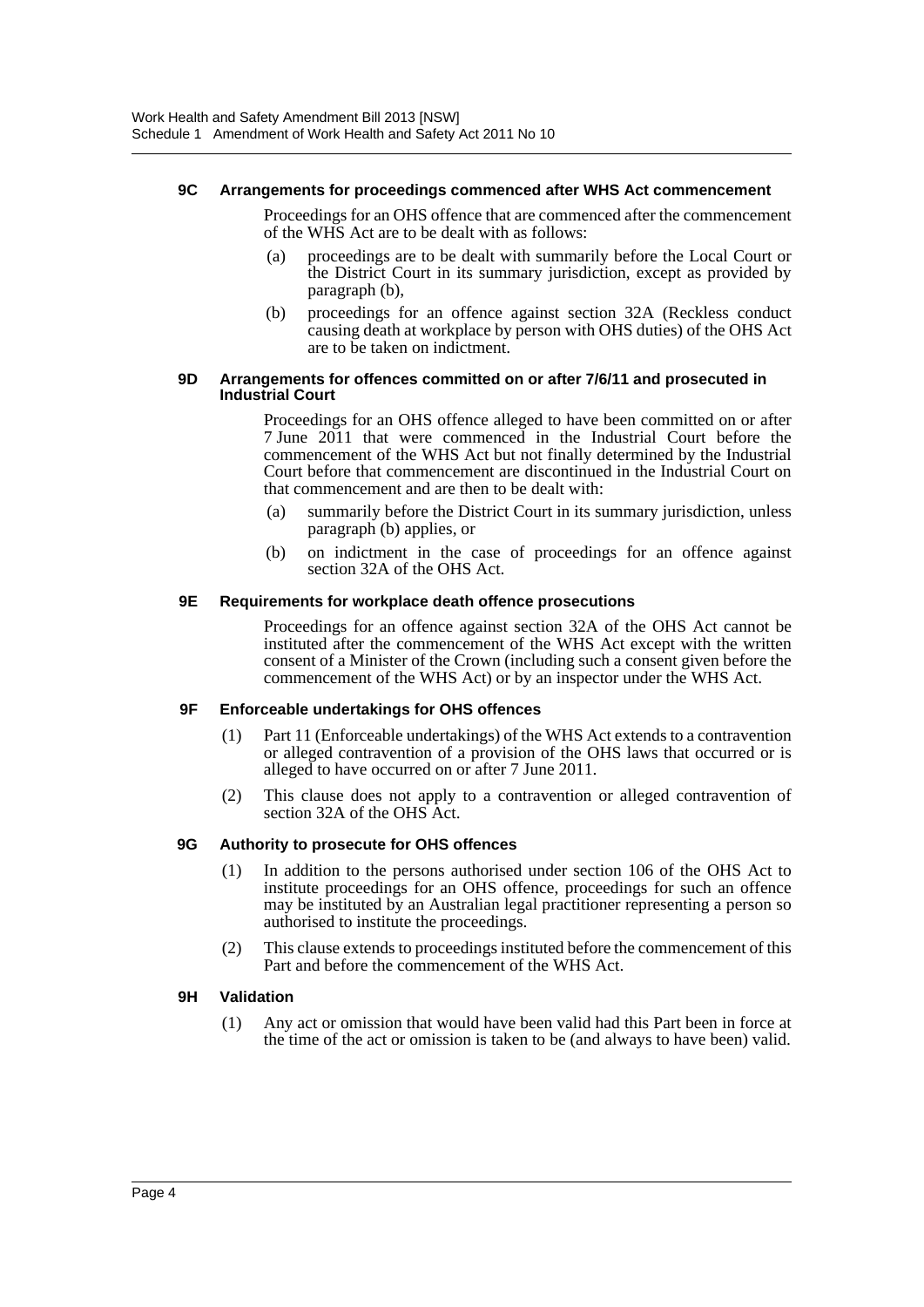(2) To remove doubt, this clause extends to the commencement or institution of criminal proceedings (including the purported commencement or institution of criminal proceedings) and any act or omission in connection with criminal proceedings.

#### **[5] Schedule 4, Part 5**

Insert as Part 5 of Schedule 4:

### **Part 5 Provisions consequent on enactment of Work Health and Safety Amendment Act 2013**

#### **23 Definition**

In this Part:

*amending Act* means the *Work Health and Safety Amendment Act 2013*.

#### **24 Authority to prosecute**

- (1) Section 230 (1A) as inserted by the amending Act extends to proceedings brought before the commencement of that Act.
- (2) Proceedings brought or purporting to have been brought before the commencement of section 230 (1A) that would have been validly brought had section 230 (1A) been in force at the time the proceedings were brought are taken to have been (and always to have been) validly brought.

#### **25 Court decisions not affected**

- (1) An amendment made by the amending Act does not affect any decision of a court made before the date of assent to that Act, except as provided by subclause (2).
- (2) A decision of a court made before the date of assent to the amending Act that would have been validly made had the amendments made by that Act been in force when the decision was made (and that would otherwise not have been valid) is validated.

#### **26 Recommencement of terminated proceedings**

- (1) Proceedings for an OHS offence that were terminated before the date of assent to the amending Act because they were not validly instituted may be recommenced whether or not the time for commencing the proceedings has expired if the proceedings would have been validly instituted if the amending Act had commenced before the proceedings were terminated.
- (2) Proceedings cannot be recommenced under this clause later than 6 months after the date of assent to the amending Act.
- (3) Terminated proceedings that were terminated in the District Court may be recommenced under this clause on the basis of the applications and other documents by which those proceedings were last commenced, and any thing done in the terminated proceedings (other than the termination of the proceedings) is taken to have been done in the recommenced proceedings.